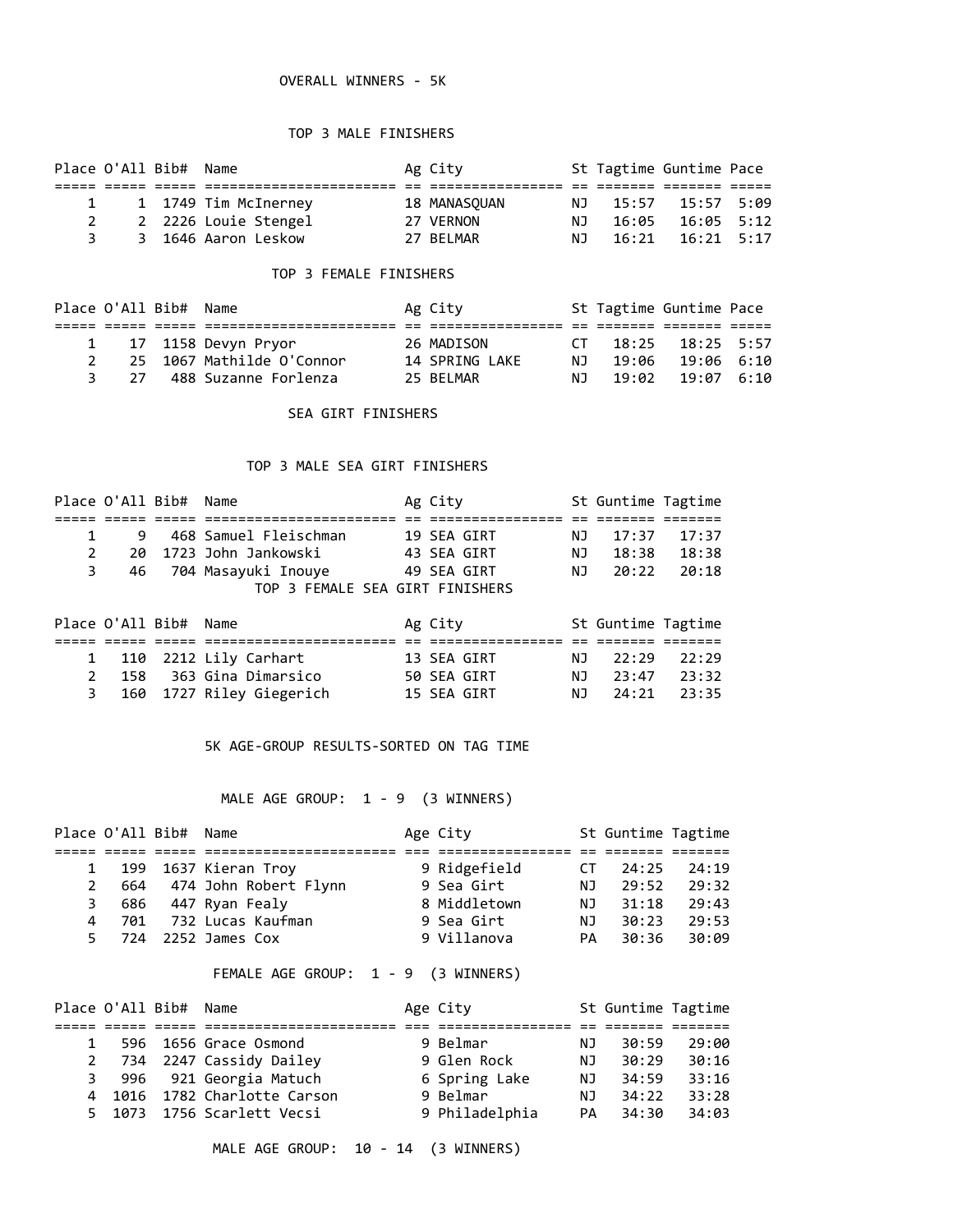|           | Place O'All Bib# Name |                           | Age City      |     | St Guntime Tagtime |       |
|-----------|-----------------------|---------------------------|---------------|-----|--------------------|-------|
|           |                       |                           |               |     |                    |       |
| $1 \quad$ | - 13                  | 842 Tyler Lisko           | 14 Belmar     | NJ. | 18:07              | 18:07 |
| 2         | 19                    | 716 Tanner Jelliff        | 14 Brick      | ΝJ  | 18:29              | 18:29 |
| 3         | 52                    | 99 Jake Berish            | 13 Trenton    | ΝJ  | 20:47              | 20:42 |
| 4         |                       | 62 1638 Ryan Troy         | 11 Ridgefield | СT  | 21:07              | 21:01 |
| 5         |                       | 77 119 Christopher Bonnar | 14 Livingston | NJ  | 21:48              | 21:38 |
|           |                       |                           |               |     |                    |       |

## FEMALE AGE GROUP: 10 - 14 (3 WINNERS)

| Place O'All Bib# Name |                           | Age City       |      | St Guntime Tagtime |       |
|-----------------------|---------------------------|----------------|------|--------------------|-------|
|                       |                           |                |      |                    |       |
|                       | 1 51 873 Morgan MacKie    | 13 Spring Lake | NJ 1 | 20:38              | 20:38 |
|                       | 2 101 671 Lindsay Hickman | 13 Manasquan   | ΝJ   | 22:24              | 22:21 |
|                       | 3 110 2212 Lily Carhart   | 13 Sea Girt    | NJ.  | 22:29              | 22:29 |
|                       | 4 157 122 Kylie Blood     | 14 Brick       | NJ.  | 23:34              | 23:29 |
|                       | 5 213 2268 Olivia Hand    | 12 Morristown  | NJ.  | 25:00              | 24:29 |

# MALE AGE GROUP: 15 - 19 (3 WINNERS)

| Place O'All Bib# Name |   |                         | Age City     |      | St Guntime Tagtime |       |
|-----------------------|---|-------------------------|--------------|------|--------------------|-------|
|                       |   |                         |              |      |                    |       |
|                       |   | 1 8 1795 George Brady   | 17 Scarsdale | NY L | 17:37              | 17:37 |
| 2                     | 9 | 468 Samuel Fleischman   | 19 Sea Girt  | NJ.  | 17:37              | 17:37 |
| 3                     |   | 14 672 Bryan Hickman Jr | 16 Manasguan | NJ.  | 18:15              | 18:15 |
| 4                     |   | 28 1631 Patrick Grosso  | 15 Chatham   | NJ.  | 19:06              | 19:06 |
| 5.                    |   | 34 2259 Chris Failla    | 17 Chatham   | NJ.  | 19:38              | 19:22 |

## FEMALE AGE GROUP: 15 - 19 (3 WINNERS)

|   | Place O'All Bib# Name |                          | Age City       |      | St Guntime Tagtime |       |
|---|-----------------------|--------------------------|----------------|------|--------------------|-------|
|   |                       |                          |                |      |                    |       |
|   |                       | 1 48 2266 Lauren Doherty | 15 Spring Lake | NJ 1 | 20:23              | 20:22 |
| 2 |                       | 66 737 Annie Keenan      | 18 Summit      | NJ.  | 21:30              | 21:09 |
|   |                       | 3 71 455 Lindsey Field   | 16 Manasguan   | NJ.  | 21:33              | 21:23 |
| 4 | 90                    | 42 Elizabeth Athaide     | 16 Maplewood   | NJ.  | 22:12              | 21:58 |
| 5 |                       | 135 738 Betsy Keenan     | 15 Summit      | NJ.  | 23:25              | 23:10 |

## MALE AGE GROUP: 20 - 24 (3 WINNERS)

|    | Place O'All Bib# Name |                         |    | Age City     |      | St Guntime Tagtime |       |
|----|-----------------------|-------------------------|----|--------------|------|--------------------|-------|
|    |                       |                         |    |              |      |                    |       |
|    |                       | 22 1427 Sean Theoclitus |    | 20 Gillette  | NJ 1 | 18:52              | 18:43 |
| 2  |                       | 30 1026 Michael Murphy  |    | 23 Cranford  | NJ.  | 19:12              | 19:10 |
| 3  |                       | 50 1794 Jack Brady      |    | 20 Scarsdale | NY . | 20:32              | 20:32 |
| 4  |                       | 53 2436 Sally Boucher   |    | 22 Sea Girt  |      | $-- 20:58$         | 20:43 |
| 5. |                       | 57 2415 Liam Collins    | 24 |              |      | $-- 21:24$         | 20:49 |

# FEMALE AGE GROUP: 20 - 24 (3 WINNERS)

| Place O'All Bib# Name |                             | Age City    |      | St Guntime Tagtime |        |
|-----------------------|-----------------------------|-------------|------|--------------------|--------|
|                       |                             |             |      |                    |        |
|                       | 1 113 2325 Christine Long   | 21 Mendham  | NJ 1 | 22:46              | -22:35 |
|                       | 2 116 1705 Olivia Bonevento | 23 Brick    | NJ 1 | 22:41              | 22:38  |
|                       | 3 126 952 Marissa McKenna   | 23 Belmar   | NJ.  | 23:28              | 22:51  |
|                       | 4 174 515 Grace Gaffney     | 21 Sea Girt |      | NJ 24:00           | 23:49  |
|                       | 5 176 1328 Evelyn Silvestri | 20 Red Bank | NJ 1 | 23:56              | 23:56  |

# MALE AGE GROUP: 25 - 29 (3 WINNERS)

| Place O'All Bib# Name |  |                          | Age City    |    | St Guntime Tagtime |                 |
|-----------------------|--|--------------------------|-------------|----|--------------------|-----------------|
|                       |  |                          |             |    |                    |                 |
|                       |  | 1 23 1268 Mark Schatzman | 25 New York |    | NY 18:54 18:49     |                 |
|                       |  | 26 343 Robert Demmett    | 27 Bellmore | NY |                    | $19:09$ $19:03$ |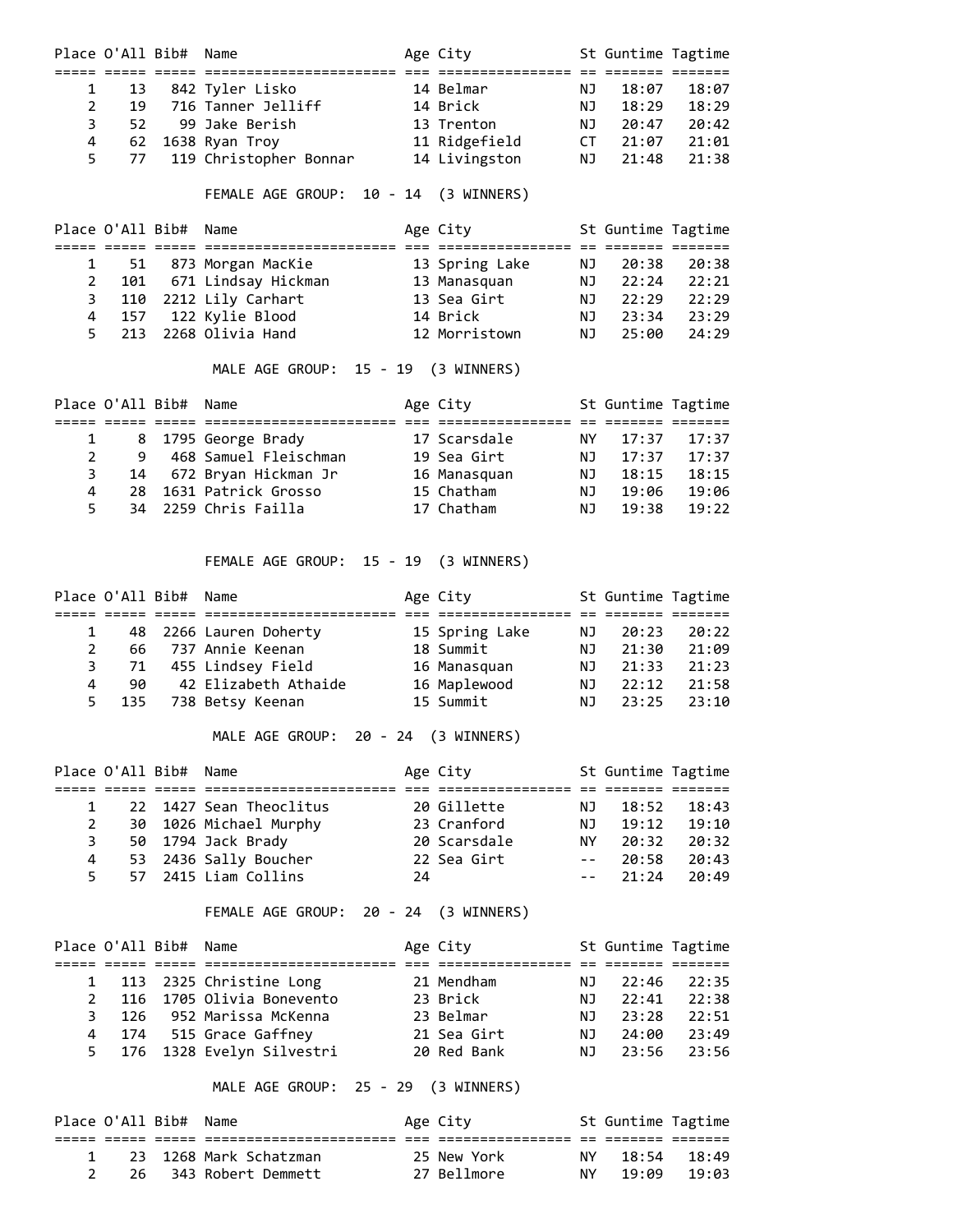| 3<br>4<br>5           | 56                     | 59 183 Sean Campi 29 New York<br>70 1420 Lee Terwilliger 35 Sea Girt                                                                    |                                                                          | NJ<br>NY 1<br>NJ | 21:38<br>20:51<br>21:54 | 20:48<br>20:50<br>21:21                                                          |
|-----------------------|------------------------|-----------------------------------------------------------------------------------------------------------------------------------------|--------------------------------------------------------------------------|------------------|-------------------------|----------------------------------------------------------------------------------|
|                       |                        | FEMALE AGE GROUP: 25 - 29 (3 WINNERS)                                                                                                   |                                                                          |                  |                         |                                                                                  |
|                       | Place O'All Bib# Name  |                                                                                                                                         | Age City <b>St Guntime Tagtime</b>                                       |                  |                         |                                                                                  |
| $\mathbf{1}$          |                        | 111 188 Corinne Caracausa 27 North Wales                                                                                                |                                                                          | <b>PA</b>        | 23:00                   | 22:32                                                                            |
| $\mathbf{2}^{\prime}$ |                        | 146 2316 Jackie Shroyer 26 Hoboken                                                                                                      |                                                                          | NJ               | 23:22                   | 23:18                                                                            |
| 3<br>4                |                        |                                                                                                                                         |                                                                          | <b>NJ</b>        | 23:42                   | 23:25                                                                            |
| 5                     |                        |                                                                                                                                         |                                                                          | NJ               | NJ 23:43 23:40<br>23:52 | 23:42                                                                            |
|                       |                        | MALE AGE GROUP: 30 - 34 (3 WINNERS)                                                                                                     |                                                                          |                  |                         |                                                                                  |
|                       | Place O'All Bib# Name  |                                                                                                                                         | Age City <b>St Guntime Tagtime</b>                                       |                  |                         |                                                                                  |
|                       |                        |                                                                                                                                         |                                                                          |                  |                         |                                                                                  |
| $\mathbf{2}$          | $1 \quad \Box$         | 7 1198 Michael Rivera 32 Chatham                                                                                                        |                                                                          | NJ               | 16:45                   | 16:45                                                                            |
| 3                     |                        |                                                                                                                                         |                                                                          |                  |                         |                                                                                  |
| 4                     |                        |                                                                                                                                         |                                                                          |                  |                         | $\begin{array}{lll} 17:40 & 17:40 \\ 18:01 & 18:01 \\ 18:29 & 18:28 \end{array}$ |
| 5                     |                        | 10 1152 Frank Pratko<br>12 2237 Benjamin Hutterer 30 Spring Lake NJ<br>18 2419 Brian Trembley 32<br>21 1353 John Sobotka 32 Brooklyn NY |                                                                          |                  | 18:40                   | 18:40                                                                            |
|                       |                        | FEMALE AGE GROUP: 30 - 34 (3 WINNERS)                                                                                                   |                                                                          |                  |                         |                                                                                  |
|                       | Place O'All Bib# Name  |                                                                                                                                         | Age City <b>St Guntime Tagtime</b>                                       |                  |                         |                                                                                  |
|                       | $1 \quad \Box$         |                                                                                                                                         |                                                                          |                  |                         |                                                                                  |
| $\overline{2}$        |                        |                                                                                                                                         |                                                                          |                  |                         |                                                                                  |
| 3                     |                        |                                                                                                                                         |                                                                          |                  |                         |                                                                                  |
| 4                     |                        |                                                                                                                                         |                                                                          |                  |                         |                                                                                  |
| 5                     | 196                    | 199 Christine Carty                                                                                                                     | 31 New Providence                                                        | NJ               | 24:42                   | 24:18                                                                            |
|                       |                        | MALE AGE GROUP: 35 - 39 (3 WINNERS)                                                                                                     |                                                                          |                  |                         |                                                                                  |
|                       |                        | Place O'All Bib# Name                                                                                                                   | Age City <b>St Guntime Tagtime</b>                                       |                  |                         |                                                                                  |
|                       | $1 \quad \blacksquare$ | 11 2227 Patrick D'Alessandro 36 Asbury Park NJ                                                                                          |                                                                          |                  | 17:52                   | 17:52                                                                            |
|                       |                        | 2 60 367 David Dipietro 38 Sea Girt NJ 21:04 20:52                                                                                      |                                                                          |                  |                         |                                                                                  |
| 3                     | 61                     | 433 Tom Falvey                                                                                                                          | 37 Point Pleasant B NJ                                                   |                  | 21:51                   | 20:54                                                                            |
| 4                     |                        | 63 1372 Matthew Stevens 37 Philadelphia PA 21:03                                                                                        |                                                                          |                  |                         | 21:01                                                                            |
| 5                     |                        | 69 1497 Ryan Wade                                                                                                                       | 36 Manasquan                                                             | NJ               | 21:20                   | 21:13                                                                            |
|                       |                        | FEMALE AGE GROUP: 35 - 39 (3 WINNERS)                                                                                                   |                                                                          |                  |                         |                                                                                  |
|                       | Place O'All Bib# Name  |                                                                                                                                         | Age City 5t Guntime Tagtime                                              |                  |                         |                                                                                  |
|                       |                        |                                                                                                                                         |                                                                          |                  | 19:22                   |                                                                                  |
| 1<br>2                | 33                     | 311 Courtney Decker 37 Avon By The Sea NJ<br>99 224 Jordan Ciambrone 39 Manitou Springs CO                                              |                                                                          |                  | 22:22                   | 19:22<br>22:19                                                                   |
| 3                     |                        |                                                                                                                                         |                                                                          | NJ               |                         | 22:33 22:25                                                                      |
| 4                     |                        |                                                                                                                                         |                                                                          |                  | NJ 23:20 23:12          |                                                                                  |
| 5                     |                        | 106 929 Christen McCafferty 37 Belford<br>138 703 Nicole Inkrote 35 Manasquan<br>159 801 Angela Kostenko 39 Brick                       |                                                                          | NJ               |                         | 24:53 23:32                                                                      |
|                       |                        | MALE AGE GROUP: 40 - 44 (3 WINNERS)                                                                                                     |                                                                          |                  |                         |                                                                                  |
|                       | Place O'All Bib# Name  |                                                                                                                                         | Age City <b>St Guntime Tagtime</b>                                       |                  |                         |                                                                                  |
|                       |                        |                                                                                                                                         |                                                                          |                  |                         |                                                                                  |
| 1<br>$\overline{2}$   |                        | 6 1313 Chris Shaw<br>20 1723 John Jankowski                                                                                             | 44 Silver Spring  MD<br>43 Sea Girt                                      | NJ               | 16:35                   | 16:35                                                                            |
| 3                     |                        | 32 274 Jarrad Crighton                                                                                                                  |                                                                          |                  |                         | 18:38 18:38                                                                      |
| 4                     |                        | $32 \times 14$<br>40 552 Anthony Giordano                                                                                               |                                                                          |                  |                         |                                                                                  |
| 5                     | 91                     | 2369 Chance Adam                                                                                                                        | 40 Avon By The Sea  NJ<br>41 West Hartford   CT<br>43 Morrisville     PA |                  | 22:08                   | 21:58                                                                            |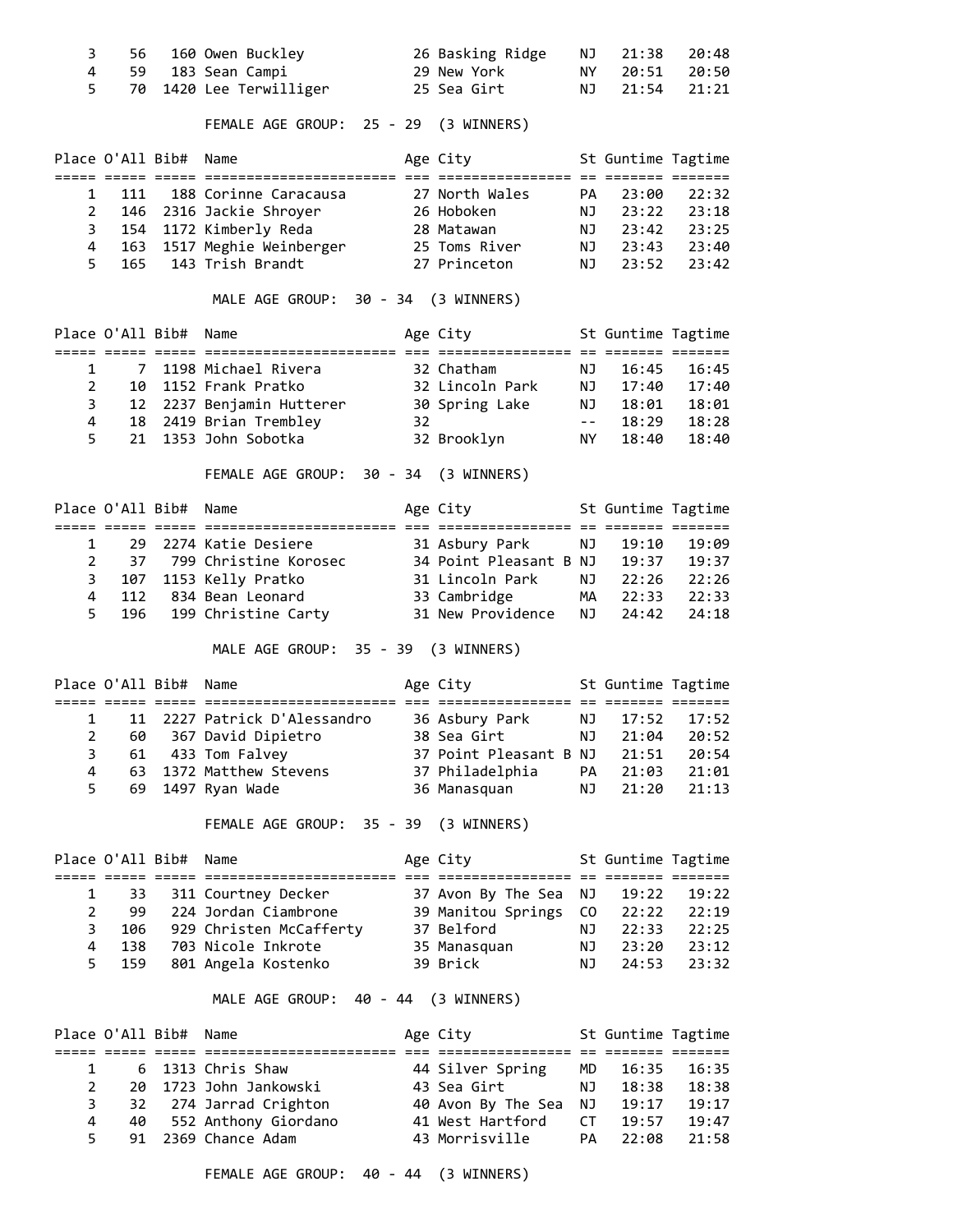|                | Place O'All Bib# |                       | Name                                                                                                         |           | Age City                                                                   |                | St Guntime Tagtime |                 |
|----------------|------------------|-----------------------|--------------------------------------------------------------------------------------------------------------|-----------|----------------------------------------------------------------------------|----------------|--------------------|-----------------|
| 1              | 75               |                       | 778 Lisi Klus                                                                                                |           | 42 Shrewsbury       NJ                                                     |                | 21:38              | 21:33           |
| $\overline{2}$ | 204              |                       | 1635 Meghan Troy 		 42 Ridgefield 		 CT                                                                      |           |                                                                            |                | 24:29              | 24:23           |
| 3              | 210              |                       | 2354 Kirsten Nelson <a> 43 Charlestown</a> 1                                                                 |           |                                                                            | MA             | 24:53              | 24:25           |
| 4              | 221              |                       | 480 Erin Foley                                                                                               | 42 Pelham |                                                                            | NY 11          | 26:26              | 24:34           |
| 5              |                  |                       | 289 231 Cindy Cimino                         41 Belmar                                                       |           |                                                                            | NJ             | 25:34              | 25:24           |
|                |                  |                       | MALE AGE GROUP: 45 - 49 (3 WINNERS)                                                                          |           |                                                                            |                |                    |                 |
|                |                  | Place O'All Bib# Name |                                                                                                              |           | Age City <b>St Guntime Tagtime</b><br>;============== == ======== ======== |                |                    |                 |
| 1              | 15               |                       | 1590 Ken Kropac                                                                                              |           | 45 Belmar                                                                  | NJ             | 18:20              | 18:20           |
| $\overline{2}$ | 38               |                       | 2282 Peter Foytlin 45 Forked River                                                                           |           |                                                                            | <b>NJ</b>      | 19:43              | 19:43           |
| 3              | 46               |                       | 704 Masayuki Inouye         49 Sea Girt                                                                      |           |                                                                            | <b>NJ</b>      | 20:22              | 20:18           |
| 4              | 54               |                       | 708 Wayne Jackson                                                                                            |           | 48 Lavallette                                                              | <b>NJ</b>      | 20:47              | 20:46           |
| 5              | 102              |                       | 673 Bryan Hickman Sr                                                                                         |           | 47 Manasquan                                                               | <b>NJ</b>      | 22:24              | 22:21           |
|                |                  |                       | FEMALE AGE GROUP: 45 - 49 (3 WINNERS)                                                                        |           |                                                                            |                |                    |                 |
|                | Place O'All Bib# |                       | Name                                                                                                         |           | Age City                                                                   |                | St Guntime Tagtime |                 |
| 1              | 55               |                       | 1452 Joan Totaro                                                                                             |           |                                                                            | NJ             | 20:47              | 20:47           |
| $\overline{2}$ |                  |                       | 68 1629 Laura Grosso                                                                                         |           | 47 Toms River<br>45 Chatham<br>45 Westfield                                |                | 21:28              | 21:13           |
| 3              |                  |                       | 122 976 Jacky Meyer                                                                                          |           |                                                                            | NJ<br>NJ       |                    | $22:51$ $22:43$ |
| 4              |                  |                       | 132 1670 Christine Burke                                                                                     |           | 45 New York                                                                | <b>NY</b>      | 23:13              | 23:05           |
| 5              | 149              |                       | 1299 Lisa Searls                                                                                             |           | 47 Nazareth                                                                | PA             | 23:22              | 23:21           |
|                |                  |                       | MALE AGE GROUP: 50 - 54 (3 WINNERS)                                                                          |           |                                                                            |                |                    |                 |
|                | Place O'All Bib# |                       | Name                                                                                                         |           | Age City <b>St Guntime Tagtime</b>                                         |                |                    |                 |
| 1              |                  |                       | 24 1317 Robert Shields                                                                                       |           |                                                                            |                | 19:00              | 19:00           |
| $\overline{2}$ |                  |                       | 31 2248 Scott Isgett                                                                                         |           | 51 Parsippany        NJ<br>50 Rockaway          NJ                         |                |                    | 19:13 19:13     |
| 3              | 43               |                       | 1347 Scott V. Smith 52 Fort Lauderdale FL                                                                    |           |                                                                            |                | 20:08              | 20:08           |
| 4              | 47               |                       | 2434 John Floyd                                                                                              | 54        |                                                                            | $\omega = 1$ . | 20:22              | 20:21           |
| 5              | 79               |                       | 2429 Hans Langeveld                                                                                          | 53        |                                                                            | $\sim$ $  -$   | 21:45              | 21:40           |
|                |                  |                       | FEMALE AGE GROUP: 50 - 54 (3 WINNERS)                                                                        |           |                                                                            |                |                    |                 |
|                |                  | Place O'All Bib# Name |                                                                                                              |           | Age City                                                                   |                | St Guntime Tagtime |                 |
| 1              |                  |                       | 127 954 Vivian McKenna                                                                                       |           | 53 Belmar<br>NJ NJ                                                         |                | 23:28              | 22:51           |
| $\overline{2}$ |                  |                       | 158 363 Gina Dimarsico 50 Sea Girt NJ                                                                        |           |                                                                            |                | 23:47              | 23:32           |
| 3              |                  |                       | 339 1360 Jo-Ann Spear                                                                                        |           | 52 Hoboken NJ                                                              |                | 26:19              | 26:02           |
| 4              |                  |                       | 422 2376 Deana Lynn                                                                                          |           | <b>NJ</b>                                                                  |                |                    | 29:13 27:01     |
| 5              |                  |                       | 422 2376 Deana Lynn                           51 Brick<br>424 2219 Barbara Anderson           50 Spring Lake |           |                                                                            | NJ 1           | 28:25              | 27:02           |
|                |                  |                       | MALE AGE GROUP: 55 - 59 (3 WINNERS)                                                                          |           |                                                                            |                |                    |                 |
|                |                  | Place O'All Bib# Name |                                                                                                              |           | Age City <b>St Guntime Tagtime</b>                                         |                |                    |                 |
| 1              | 16               |                       | 484 Pat Ford                                                                                                 |           | 59 Neptune           NJ                                                    |                | 18:23              | 18:23           |
| $\overline{2}$ |                  |                       | 64 1664 Doug Twyman 57 Sea Girt                                                                              |           |                                                                            | <b>NJ</b>      | 21:05              | 21:04           |
| 3              |                  |                       | 118 2422 Robert Galizio                                                                                      | 57        |                                                                            |                |                    | 22:41 22:40     |
| 4              |                  |                       | 125 478 Andrew Foerst                                                                                        |           | $\overline{N}$                                                             |                | 23:04              | 22:50           |
| 5              |                  |                       | 125 478 Andrew Toerst<br>184 239 Richard Clifton                                                             |           | 55 Sea Girt<br>58 Newtown                                                  | PA             | 24:10              | 23:59           |
|                |                  |                       | FEMALE AGE GROUP: 55 - 59 (3 WINNERS)                                                                        |           |                                                                            |                |                    |                 |
|                | Place O'All Bib# |                       | Name                                                                                                         |           | Age City <b>St Guntime Tagtime</b>                                         |                |                    |                 |
| 1              | 104              |                       | 238 Jean Clifton                                                                                             |           | 58 Newtown                                                                 | PA             | 22:25              | 22:23           |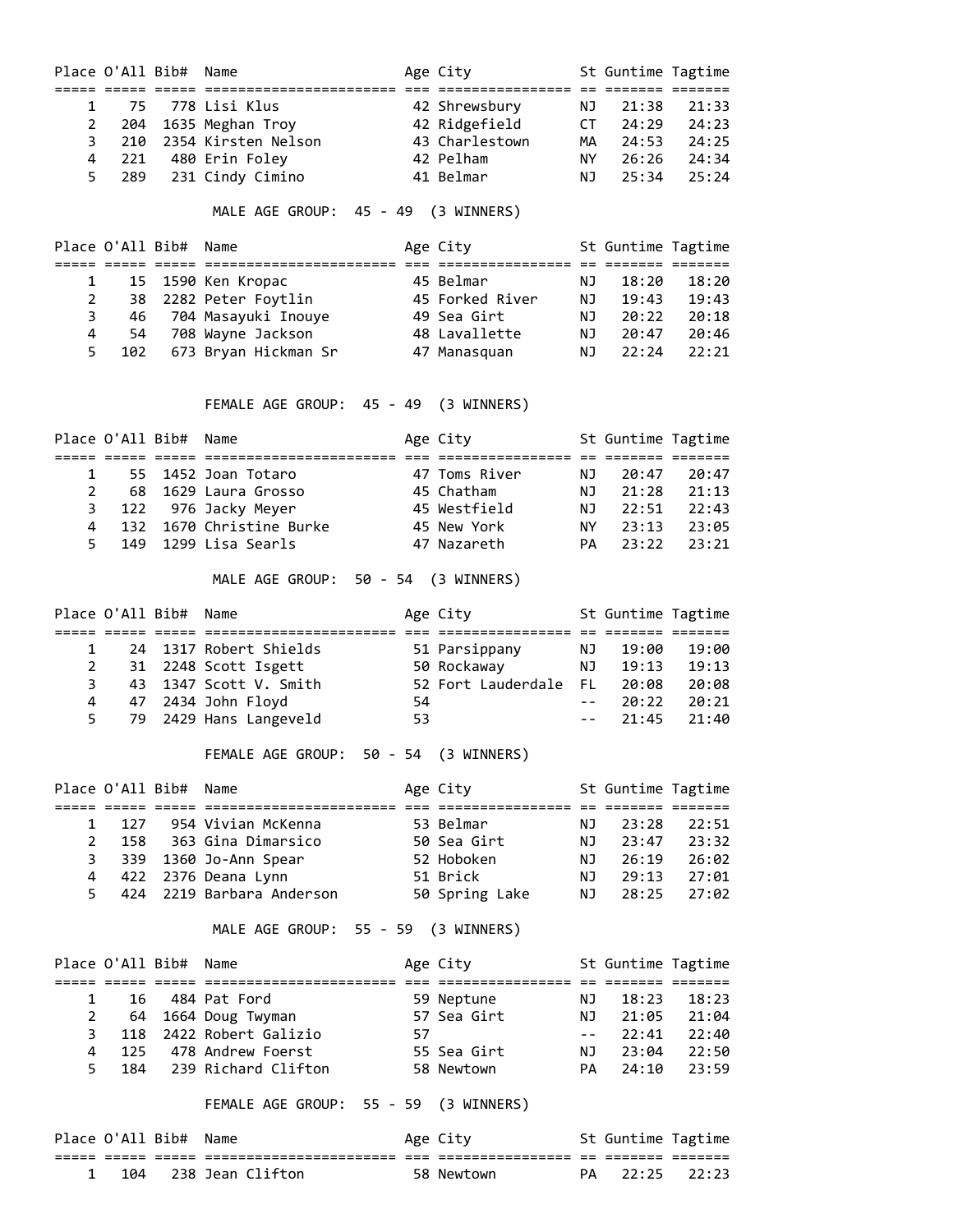|  | 2 105 1324 Nancy Sietsma       | 57 Mahwah                         | NJ 22:31 22:24 |  |
|--|--------------------------------|-----------------------------------|----------------|--|
|  | 3 338 429 Deb Faiello          | 57 Milford                        | NJ 26:03 26:01 |  |
|  | 4 366 2258 Maria Lucas         | 57 Avon By The Sea NJ 26:17 26:17 |                |  |
|  | 5 413 957 Catherine McLaughlin |                                   |                |  |

MALE AGE GROUP: 60 - 64 (3 WINNERS)

| Place O'All Bib# Name |                           | Age City       |      | St Guntime Tagtime |       |
|-----------------------|---------------------------|----------------|------|--------------------|-------|
|                       |                           |                |      |                    |       |
|                       | 1 49 1218 Bob Rooney      | 63 Bronx       | NY 1 | 20:23              | 20:22 |
|                       | 2 65 1696 Scott Linnell   | 63 Colts Neck  | NJ.  | 21:08              | 21:08 |
| 3.                    | 94 537 Carl Gensib        | 60 Princeton   | NJ.  | 22:08              | 22:08 |
|                       | 4 123 2303 Martin Poerner | 64 Tuckerton   | NJ.  | 23:01              | 22:46 |
|                       | 5 137 262 John Coulter    | 60 Asbury Park |      | NJ 23:16 23:11     |       |

FEMALE AGE GROUP: 60 - 64 (3 WINNERS)

| Place O'All Bib# Name |                            | Age City        |     | St Guntime Tagtime |       |
|-----------------------|----------------------------|-----------------|-----|--------------------|-------|
|                       |                            |                 |     |                    |       |
|                       | 1 461 1129 Liz Petti       | 63 Avenel       | NJ. | 28:01              | 27:25 |
|                       | 2 475 933 Judy McCullen    | 62 Herndon      | VA  | 28:16              | 27:38 |
|                       | 3 505 2353 Colleen Turrisi | 63 Philadelphia | PA. | 28:07              | 27:56 |
|                       | 4 538 70 Margie Barrett    | 62 Union City   | NJ. | 29:23              | 28:20 |
| 5 572                 | 891 Therese Mancuso        | 60 Spring Lake  | NJ. | 28:50              | 28:43 |

MALE AGE GROUP: 65 - 69 (3 WINNERS)

|               | Place O'All Bib# Name |                             | Age City          |     | St Guntime Tagtime |       |  |
|---------------|-----------------------|-----------------------------|-------------------|-----|--------------------|-------|--|
|               |                       |                             |                   |     |                    |       |  |
| $\mathbf{1}$  |                       | 198 1688 Ken Wilson         | 67 Rumson         | NJ. | 24:23              | 24:18 |  |
| $\mathcal{P}$ |                       | 203 1717 Mark Weston-Dawkes | 65 Asbury Park    | NJ. | 24:26              | 24:22 |  |
|               |                       | 3 243 2272 Paul Deykerhoff  | 67 Little Silver  | NJ  | 24:54              | 24:49 |  |
|               |                       | 4 258 1512 Mike Washakowski | 67 Monmouth Beach | NJ  | 24:59              | 24:58 |  |
| 5.            |                       | 296 599 John Gunderson      | 65 Woodbridge     | NJ. | 25:34              | 25:30 |  |

FEMALE AGE GROUP: 65 - 69 (3 WINNERS)

| Place O'All Bib# Name |                              | Age City               |     | St Guntime Tagtime |       |
|-----------------------|------------------------------|------------------------|-----|--------------------|-------|
|                       |                              |                        |     |                    |       |
|                       | 1 470 438 Jan Farnung-Krause | 65 Dunellen            | NJ. | 27:37              | 27:32 |
|                       | 2 773 1578 Steve Verbit      | 65 Newtown             | PA  | 31:35              | 30:44 |
|                       | 3 791 1793 Maureen Barry     | 68 Hastings On Huds NY |     | 31:36              | 31:00 |
|                       | 4 818 1219 Mary Ann Rooney   | 68 Spring Lake         | NJ  | 32:51              | 31:18 |
|                       | 5 958 1370 Rhona Stein       | 66 Sea Girt            | NJ  | 33:16              | 32:42 |

MALE AGE GROUP: 70 - 74 (3 WINNERS)

| Place O'All Bib# Name |                            | Age City                     |     | St Guntime Tagtime |       |
|-----------------------|----------------------------|------------------------------|-----|--------------------|-------|
|                       |                            |                              |     |                    |       |
|                       | 1 242 111 Jack Bleach      | 72 Belmar                    | NJ  | 24:48              | 24:48 |
|                       | 2 466 1351 Ben Smutek      | 70 Matawan                   | NJ. | 27:29              | 27:26 |
|                       | 3 542 1607 John Gibbs      | 73 Sea Girt                  | NJ. | 28:23              | 28:23 |
|                       | 4 575 1261 Ralph Savo      | 70 Bayonne                   | NJ. | 29:24              | 28:45 |
|                       | 5 620 566 Patrick Gormally | 71 Atlantic Highlan NJ 29:34 |     |                    | 29:11 |

FEMALE AGE GROUP: 70 - 74 (3 WINNERS)

| Place O'All Bib# Name |                              | Age City     |     | St Guntime Tagtime |       |
|-----------------------|------------------------------|--------------|-----|--------------------|-------|
|                       |                              |              |     |                    |       |
|                       | 1 648 1394 Shirley Sullivan  | 72 Jackson   | NJ. | 29:29              | 29:25 |
|                       | 2 1213 2308 Kelly Sean       | 70 Skillman  | NJ. | 37:59              | 36:02 |
|                       | 3 1281 972 Rosemarie Mellody | 71 Manasguan | NJ. | 37:12              | 37:07 |
| 4 1416                | 398 Veronica Duffy           | 71 Brick     | NJ. | 40:54              | 39:47 |
|                       | 5 1488 1295 Patricia Scudder | 73 Brielle   | NJ. | 42:52              | 41:59 |